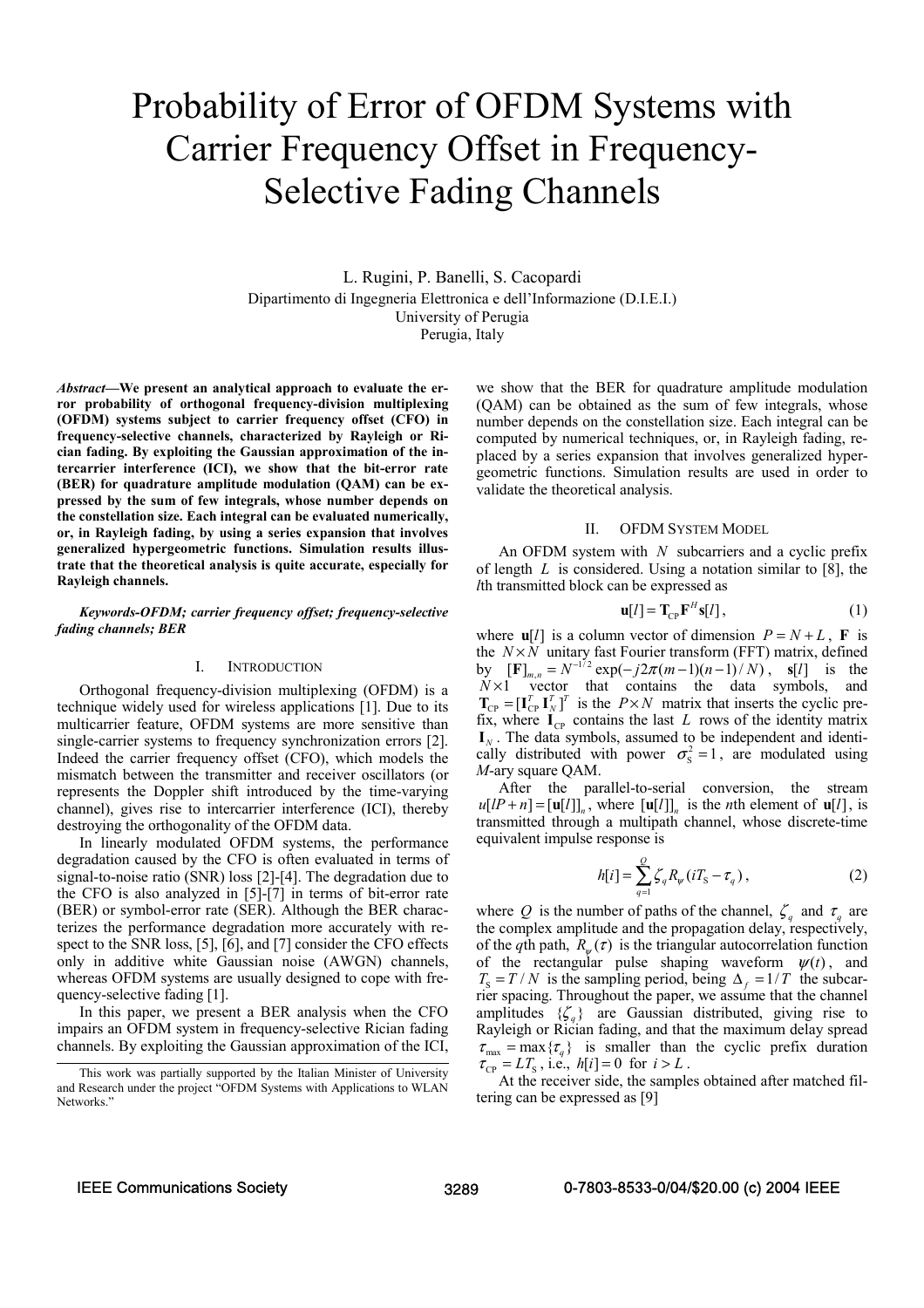$$
x[p] = e^{j2\pi f_0 p T_S} \sum_{i=0}^{L} h[i] u[p-i] + w[p], \qquad (3)
$$

where  $f_0$  is the CFO, and  $w[p]$  represents the AWGN. Assuming that the timing information is available at the receiver, the *P* received samples relative to the *l*th OFDM block are grouped in the vector  $\mathbf{x}[l]$ , thus obtaining [9]

$$
\mathbf{x}[l] = e^{j2\pi\epsilon l^p/N} \tilde{\mathbf{D}}(\mathbf{H}_0 \mathbf{u}[l] + \mathbf{H}_1 \mathbf{u}[l-1]) + \mathbf{w}[l],
$$
 (4)

where  $[\mathbf{x}[l]]_n = x[lP + n]$ ,  $\varepsilon = f_0T$  is the normalized CFO,  $\mathbf{D}$ is a  $P \times P$  diagonal matrix defined by  $[D]_{n,n}$  =  $\exp(j2\pi\varepsilon(n-1)/N)$ , and  $H_0$  and  $H_1$  are  $P \times P$  Toeplitz matrices defined by  $[\mathbf{H}_0]_{m,n} = h[m-n]$  and  $[\mathbf{H}_1]_{m,n} =$  $h[m - n + P]$ , respectively [8]. By applying the matrix  $\mathbf{R}_{\text{CP}} = [\mathbf{0}_{N \times L} \mathbf{I}_N]$  to  $\mathbf{x}[l]$  in (4), the cyclic prefix (and hence the interblock interference) is eliminated, thus obtaining, by (1), the  $N \times 1$  vector [9]

$$
\mathbf{y}[l] = \mathbf{R}_{\mathrm{CP}} \mathbf{x}[l] = e^{j2\pi\epsilon(lP+L)/N} \mathbf{D} \mathbf{H} \mathbf{F}^H \mathbf{s}[l] + \mathbf{v}[l],\tag{5}
$$

where  $\mathbf{D}$  is an  $N \times N$  diagonal matrix expressed by  $[\mathbf{D}]_{n,n} = \exp(j2\pi\varepsilon(n-1)/N)$ , and  $\mathbf{H} = \mathbf{R}_{CP} \mathbf{H}_0 \mathbf{T}_{CP}$  is the circulant channel matrix expressed by  $[H]_{m,n} = h[(m-n)_{mod N}]$ . By applying the FFT at the receiver, we obtain  $z[l] = Fy[l]$ , which by (5) can be rearranged as

$$
\mathbf{z}[l] = e^{j2\pi\epsilon(lP+L)/N}\mathbf{\Phi}\Lambda\mathbf{s}[l]+\mathbf{n}[l],
$$
 (6)

where  $\Phi = \mathbf{FDF}^H$  is the circulant matrix that produces the ICI,  $\mathbf{\Lambda} = \mathbf{FHF}^H$  is the diagonal matrix containing the frequencydomain channel, with elements expressed by

$$
\lambda_n = [\Lambda]_{n,n} = \sum_{i=0}^{L} h[i] e^{-j2\pi i (n-1)/N}, \qquad (7)
$$

and  $\mathbf{n}[l] = \mathbf{F} \mathbf{v}[l] = \mathbf{F} \mathbf{R}_{CP} \mathbf{w}[l]$  represents the AWGN. From the above definitions, it is straightforward to verify that

$$
\left[\mathbf{\Phi}\right]_{m,n} = \frac{\sin(\pi((n-m)_{\text{mod }N} + \varepsilon))}{N\sin(\pi((n-m)_{\text{mod }N} + \varepsilon)/N)}e^{j\pi\frac{N-1}{N}((n-m)_{\text{mod }N} + \varepsilon)}, \quad (8)
$$

and that  $\lambda = \sqrt{N} \mathbf{F} \mathbf{h}$ , being  $\mathbf{h} = [h[0],...,h[N-1]]^T$  and  $\lambda = [\lambda_1, ..., \lambda_n]^T$  the channel vectors in the time domain and frequency domain, respectively.

Assuming perfect channel state information at the receiver side, after compensating for the phase-shift term  $\varphi[l] = \exp(j2\pi\varepsilon (lP + L)/N) \exp(j\pi\varepsilon (N-1)/N)$  that is common to all the subcarriers, and after performing the zeroforcing equalization, from (6) we obtain

$$
\mathbf{z}_{\text{EQ}}[l] = \varphi[l]^* \mathbf{\Lambda}^{-1} \mathbf{z}[l] = \mathbf{\Lambda}^{-1} \mathbf{M} \mathbf{\Lambda} \mathbf{s}[l] + \mathbf{n}_{\text{EQ}}[l],\tag{9}
$$

where  $M = \exp(-j\pi \varepsilon (N-1) / N) \Phi$  contains the CFO, and  $\mathbf{n}_{\text{FO}}[l] = \varphi[l]^* \mathbf{\Lambda}^{-1} \mathbf{n}[l]$ . The decision over  $\mathbf{z}_{\text{FO}}[l]$  is successively done according to the proper constellation size *M* .

# III. BER OF OFDM WITH CFO IN FADING CHANNELS

In order to evaluate the error probability, without loss of generality, we focus on the signal received on the first subcarrier, dropping the block index *l* for the sake of simplicity. We consider a scaled version of the decision variable, obtained from (9), as expressed by

$$
z_1 = \lambda_1 z_{\text{EQ},1} = m_1 \lambda_1 s_1 + \sum_{n=2}^{N} m_n \lambda_n s_n + n_1, \qquad (10)
$$

where  $z_{EQ,1} = [\mathbf{z}_{EQ} [l]]_1$ ,  $s_n = [\mathbf{s}[l]]_n$ ,  $n_1 = \varphi [l]^* [\mathbf{n}[l]]_1$ , and

$$
m_n = [\mathbf{M}]_{1,n} = \frac{\sin(\pi(n-1+\varepsilon))}{N\sin(\pi(n-1+\varepsilon)/N)}e^{j\pi\frac{N-1}{N}(n-1)} \qquad (11)
$$

represents the ICI coefficient when  $n = 2,..., N$ , and the attenuation factor of the useful signal when  $n = 1$ .

One possible approach to obtain the BER (or equivalently the SER) consists of two steps. In the first one, we have to calculate the conditional bit-error probability  $P_{\text{BE}}(s, \lambda)$  as a function of the symbols in  $\mathbf{s} = [s_1, ..., s_n]^T$  and of the channel amplitudes in  $\lambda = [\lambda_1, ..., \lambda_n]^T$ . In the second step,  $P_{BE}(\mathbf{s}, \lambda)$  has to be integrated over the joint probability density function (pdf)  $f_{S \wedge}(\mathbf{s}, \lambda) = f_{S}(\mathbf{s}) f_{\wedge}(\lambda)$  of the symbols and the channel amplitudes, as expressed by

$$
\text{BER} = \int_{\mathbf{s},\lambda} P_{\text{BE}}(\mathbf{s}, \lambda) f_{\text{S}}(\mathbf{s}) f_{\text{A}}(\lambda) d\mathbf{s} d\lambda. \tag{12}
$$

The main difficulty in evaluating (12) is due to the presence of the *N*-dimensional pdf  $f_{\lambda}(\lambda)$ . Indeed, when dealing with multidimensional integrations, it would be easier to evaluate many separated single-variable integrals, one at a time. However, from (7), it is evident that the *N* variables in  $\lambda$  are correlated with one another, because the frequency-domain channel is obtained by combining at most  $L+1$  random variables. Therefore,  $f_{\Lambda}(\lambda)$  cannot be expressed as a product of *N* separate one-dimensional functions. In order to overcome this problem, we bypass the multidimensional integration by using the equality given by  $f_{\Lambda}(\lambda) = f_{\overline{\Lambda}|\lambda_1}(\lambda_1) f_{\lambda_1}(\lambda_1)$ , where  $f_{\overline{\Lambda}|\lambda_1}(\lambda_1)$ is the conditional pdf of  $\overline{\lambda} = [\lambda_2^1, ..., \lambda_n]^T$  given  $\lambda_1$ , and  $f_{\lambda_1}(\lambda_1)$  is the pdf of  $\lambda_1$ . Therefore, (12) becomes

$$
BER = \int_{\lambda_1} P_{BE}(\lambda_1) f_{\lambda_1}(\lambda_1) d\lambda_1,
$$
 (13)

$$
P_{\text{BE}}(\lambda_1) = \int_{\mathbf{s},\overline{\lambda}} P_{\text{BE}}(\mathbf{s}, \lambda) f_{\overline{\lambda}|\lambda_1}(\overline{\lambda} | \lambda_1) f_{\text{S}}(\mathbf{s}) d\mathbf{s} d\overline{\lambda}.
$$
 (14)

In the following, we show that it is possible to approximate  $P_{\text{BE}}(\lambda_1)$  without solving the integral in (14). Hence, by (13), the BER is given by an integral over a single complex variable.

#### *A. BER Evaluation in Rayleigh Fading Channels*

When the channel experiences Rayleigh fading, the channel taps  $\{h[i]\}$ , and hence the quantities  $\{\lambda_n\}$  in (7), are zeromean complex Gaussian random variables. In this case, the conditional pdf  $f_{\bar{\Lambda}|\lambda_1}(\lambda | \lambda_1)$  is an  $(N-1)$ -dimensional Gaussian with mean  $\eta_{\overline{\lambda}|\lambda_1}$  and covariance  $C_{\overline{\lambda}|\lambda_1}$  expressed by [10]

$$
\mathbf{\eta}_{\overline{\lambda}|\lambda_1} = \lambda_1 c_{\lambda_1 \lambda_1}^{-1} \mathbf{c}_{\overline{\lambda} \lambda_1}, \qquad (15)
$$

$$
\mathbf{C}_{\overline{\lambda}|\lambda_1} = \mathbf{C}_{\overline{\lambda}\overline{\lambda}} - c_{\lambda_1\lambda_1}^{-1} \mathbf{c}_{\overline{\lambda}\lambda_1} \mathbf{c}_{\overline{\lambda}\lambda_1}^H,
$$
 (16)

where

$$
\mathbf{C}_{\lambda\lambda} = E\{\lambda\lambda^H\} = \begin{bmatrix} c_{\lambda_1\lambda_1} & \mathbf{c}_{\overline{\lambda}\lambda_1}^H \\ \mathbf{c}_{\overline{\lambda}\lambda_1} & \mathbf{C}_{\overline{\lambda}\overline{\lambda}} \end{bmatrix}
$$
(17)

is the covariance matrix of the frequency-domain channel, related to the covariance matrix  ${\bf C}_{\bf h h} = E\{{\bf h}{\bf h}^H\}$  of the timedomain channel by  $C_{\lambda \lambda} = N F C_{hh} F^{H}$ . After forming the conditional random variable  $t_1 = z_1 | \lambda_1$ , from (10) we obtain

$$
t_1 = m_1 \lambda_1 s_1 + \sum_{n=2}^{N} m_n k_n s_n + n_1 ,
$$
 (18)

### IEEE Communications Society 3290 0-7803-8533-0/04/\$20.00 (c) 2004 IEEE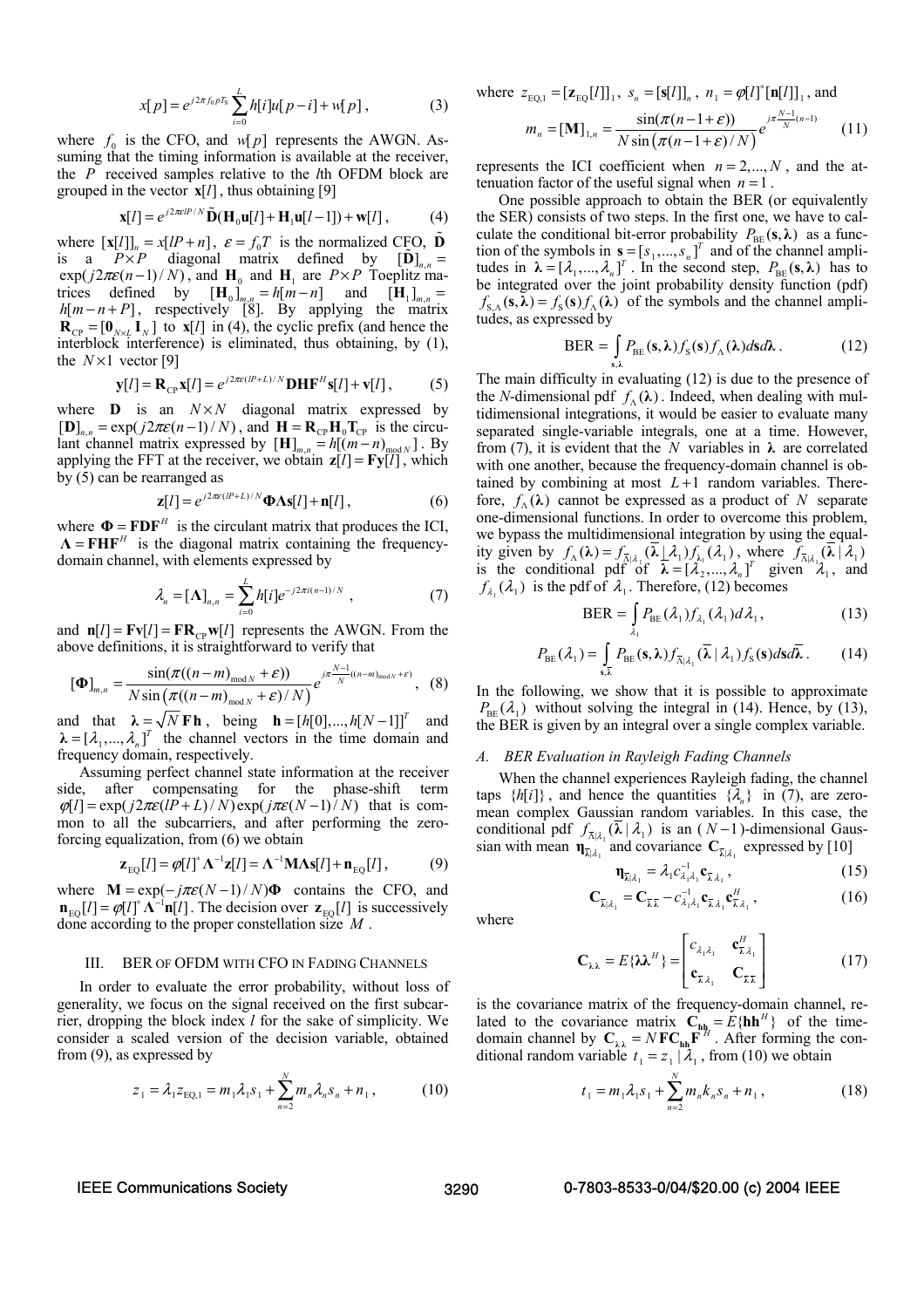where the conditional random variable  $k_n = \lambda_n | \lambda_1$  is Gaussian with mean value obtained by (15) as  $\eta_n = E\{k_n\}$  $\lambda_1 c_{\lambda_1 \lambda_1}^{-1} [\mathbf{c}_{\overline{\lambda} \lambda_1}]_{n-1}$ . Consequently, by splitting  $k_n = \eta_n + \kappa_n$ , (18) becomes

$$
t_1 = m_1 \lambda_1 s_1 + \alpha_1 \lambda_1 + \beta_1 + n_1, \qquad (19)
$$

$$
\alpha_1 = c_{\lambda_1 \lambda_1}^{-1} \sum_{n=2}^{N} m_n [\mathbf{c}_{\bar{\lambda} \lambda_1}]_{n-1} s_n , \qquad \beta_1 = \sum_{n=2}^{N} m_n \kappa_n s_n . \qquad (20)
$$

From (19)-(20), it is evident that the ICI consists of two parts. The first part,  $\alpha_1 \lambda_1$ , is proportional to the channel amplitude  $\lambda_1$  of the useful signal. Hence  $\alpha_1 \lambda_1$  represents the ICI part that fades *simultaneously* with the useful signal. Its power can be expressed by  $|\lambda_1|^2 \sigma_{\text{ICI}, \alpha}^2$ , where

$$
\sigma_{\text{ICI},\alpha}^2 = |c_{\lambda_1\lambda_1}^{-1}|^2 \sum_{n=2}^N |m_n[c_{\overline{\lambda}\lambda_1}]_{n-1}|^2.
$$
 (21)

On the other hand, the second part  $\beta_1$  has a power that is *independent* of  $\lambda_1$ , as expressed by

$$
\sigma_{\text{ICI},\beta}^{2} = \sum_{n=2}^{N} |m_{n}|^{2} [\mathbf{C}_{\overline{\lambda}|\lambda_{1}}]_{n-1,n-1}.
$$
 (22)

Since  $\alpha_1 \lambda_1$  and  $\beta_1$  are uncorrelated, the signal-to-interference plus noise ratio (SINR) conditioned on  $\lambda_1$  can be expressed as

$$
\gamma = \frac{|\lambda_1|^2 |m_1|^2}{|\lambda_1|^2 \sigma_{\text{ICL},a}^2 + \sigma_{\text{ICL},\beta}^2 + \sigma_{\text{AWGN}}^2},
$$
(23)

where  $\sigma_{\text{AWGN}}^2 = E\{ |n_1|^2 \}$ .

As far as the statistical characterization of the ICI is concerned, we observe that  $\alpha_1$  in (20), apart for the scalar  $c_{\lambda_1 \lambda_1}^{-1}$  is obtained by the sum of the independent data symbols  $\{S_n\}_{n=2}^{N}$ , each one weighted by the coefficient  $m_n [ c_{\bar{\lambda} \lambda_1}]_{n-1}$ . As a consequence, since practical OFDM systems have a high number *N* of subcarriers [1], the central limit theorem allows to approximate  $\alpha_1$  as a Gaussian variable with zero mean and variance  $\sigma_{\text{ICL},\alpha}^2$  expressed by (21). Likewise,  $\beta_1$  in (20) is a linear combination of the random variables  $\{K_n S_n\}_{n=2}^N$ . Since the coefficients  $\{K_n\}_{n=2}^N$  are jointly Gaussian, the pdf of  $K_nS_n$  is a weighted sum of Gaussian functions. Therefore, for quaternary phase-shift keying (QPSK), i.e., 4-QAM, the pdf of  $\beta_1$  is Gaussian, while, for higher-order QAM, it is approximately Gaussian by the central limit theorem. In all cases, the mean of  $\beta_1$  is zero, and its variance is expressed by (22). We underline that the Gaussian approximation of the CFO-induced ICI has been already exploited for AWGN channels [7]. In Section IV, we will check its accuracy in multipath scenarios.

As a consequence of the Gaussian approximation, for QAM modulations with Gray coding, it is straightforward to obtain the conditional BER  $P_{BE}(\lambda_1)$  as a function of the conditional SINR. For example, the conditional BER for QPSK is expressed by  $P_{BE}(\lambda_1) = Q(\gamma^{1/2})$ , while for 16-QAM it can be expressed by [11]

$$
P_{\text{BE}}(\lambda_1) = \frac{3}{4} Q \left( \sqrt{\frac{1}{5} \gamma} \right) + \frac{1}{2} Q \left( \sqrt{\frac{9}{5} \gamma} \right) - \frac{1}{4} Q \left( \sqrt{5 \gamma} \right). \quad (24)
$$

In this case the BER, obtained by inserting (23)-(24) in (13), is the sum of three integrals. In the general *M*-QAM case, the number of such integrals is equal to  $\sqrt{M}$  −1 [11].

By (23)-(24), it is evident that  $P_{BE}(\lambda_1)$  depends only on  $|\lambda_1|$ , and therefore the integration variable can be real. More-

over, since  $|\lambda_1|$  has a Rayleigh pdf, each integral can be replaced by a series expansion of  $_2F_0$ -type generalized hypergeometric functions [12]. For QPSK, the final results is

$$
\text{BER} = \frac{1}{2} - \frac{\sqrt{2}\mu}{4} e^{-\frac{\mu^2}{2\nu^2}} \sum_{k=0}^{+\infty} \frac{\mu^{2k}}{k! 2^k \nu^{2k}} \, {}_2F_0\left(k + \frac{3}{2}, \frac{1}{2}; -\nu^2\right), \quad (25)
$$

$$
\mu^{2} = \frac{c_{\lambda_{1}\lambda_{1}}|m_{1}|^{2}}{\sigma_{\text{ICL},\beta}^{2} + \sigma_{\text{AWGN}}^{2}}, \quad \nu^{2} = \frac{c_{\lambda_{1}\lambda_{1}}\sigma_{\text{ICL},\alpha}^{2}}{\sigma_{\text{ICL},\beta}^{2} + \sigma_{\text{AWGN}}^{2}}.
$$
 (26)

A simple and accurate criterion for truncating the summation in (25) can be found in [12].

#### *B. BER Evaluation in Rician Fading Channels*

In Rician fading channels, we assume that a single line-ofsight (LOS) is present, i.e., that  $h[0]$  in (2) is characterized by a non-zero mean value, and we use the same approach adopted in the Rayleigh case. From [10], the conditional pdf  $f_{\bar{\lambda}^{[2]}}(\lambda | \lambda_1)$  is an  $(N-1)$ -dimensional Gaussian with covariance again expressed by (16), and mean value expressed by

$$
\mathbf{\eta}_{\overline{\lambda}|\lambda_1} = \lambda_{\text{LOS}} \mathbf{1}_{N-1} + \lambda_{1,\text{NLOS}} c_{\lambda_1 \lambda_1}^{-1} \mathbf{c}_{\overline{\lambda} \lambda_1},\tag{27}
$$

where  $\lambda_{\text{LOS}} = E\{\lambda_1\}$ ,  $\lambda_{1,\text{NLOS}} = \lambda_1 - \lambda_{\text{LOS}}$ , and  $\mathbf{1}_{N-1}$  is the (  $N-1$ )-dimensional all-one vector. By setting  $t_1 = z_1 | \lambda_1$ , from (10) we obtain an expression equivalent to (18), where the conditional random variable  $k_n = \lambda_n | \lambda_1$  is Gaussian with mean value  $\eta_n = \lambda_{\text{LOS}} + \lambda_{\text{1,NLOS}} c_{\lambda_1 \lambda_1}^{-1} [\mathbf{c}_{\overline{\lambda} \lambda_1}]_{n-1}$ . In this case,  $t_1$ can be expressed as

$$
t_1 = m_1 \lambda_{\text{LOS}} s_1 + m_1 \lambda_{1,\text{NLOS}} s_1 + \alpha_1 \lambda_{1,\text{NLOS}} + \chi_1 + \beta_1 + n_1, \quad (28)
$$

where  $\alpha_1$  and  $\beta_1$  are defined in (20), and

$$
\chi_1 = \lambda_{\text{LOS}} \sum_{n=2}^{N} m_n s_n \,. \tag{29}
$$

By exploiting the Gaussian approximation, for Gray-mapped QAM, the conditional BER  $P_{BE}(\lambda_1)$  is expressed as the sum of Q-type functions like the one in (24), with SINR given by

$$
\gamma = \frac{|\lambda_1|^2 |m_1|^2}{|\lambda_{1,\text{NLOS}}|^2 \sigma_{\text{ICL},\alpha}^2 + 2\rho_{\text{ICL},\alpha,\chi} + \sigma_{\text{ICL},\chi}^2 + \sigma_{\text{ICL},\beta}^2 + \sigma_{\text{AWGN}}^2}, (30)
$$

$$
\sigma_{\text{ICI},\chi}^2 = |\lambda_{\text{LOS}}|^2 \sum_{n=2}^N |m_n|^2 , \qquad (31)
$$

$$
\rho_{\text{ICI}, \alpha, \chi} = \sum_{n=2}^{N} |m_n|^2 \text{ Re}[\lambda_{1, \text{NLOS}} \lambda_{\text{LOS}}^* c_{\lambda_1 \lambda_1}^{-1} [\mathbf{c}_{\bar{\lambda} \lambda_1}]_{n-1}] \,. \tag{32}
$$

The final BER is then obtained by numerical integration of the integral expressed by (13).

#### *C. BER Evaluation in the Presence of Guard Bands*

So far, we have assumed that all the *N* subcarriers are active, although any practical OFDM system contains some virtual (or null) subcarriers used as guard frequency bands [1]. However, it is easy to extend the BER analysis in order to take into account the presence of  $V$  virtual subcarriers, because a virtual subcarrier does not contribute to the ICI. As an example, assume that the null subcarriers are the ones with  $n \in \{N-V+1, N-V+2,..., N\}$ . The only modification to the previous analysis is that  $s_n = 0$  for these subcarriers. Therefore, the BER analysis remains still valid, provided that (21), (22), (31), and (32) are truncated up to  $n = N - V$ . Obviously,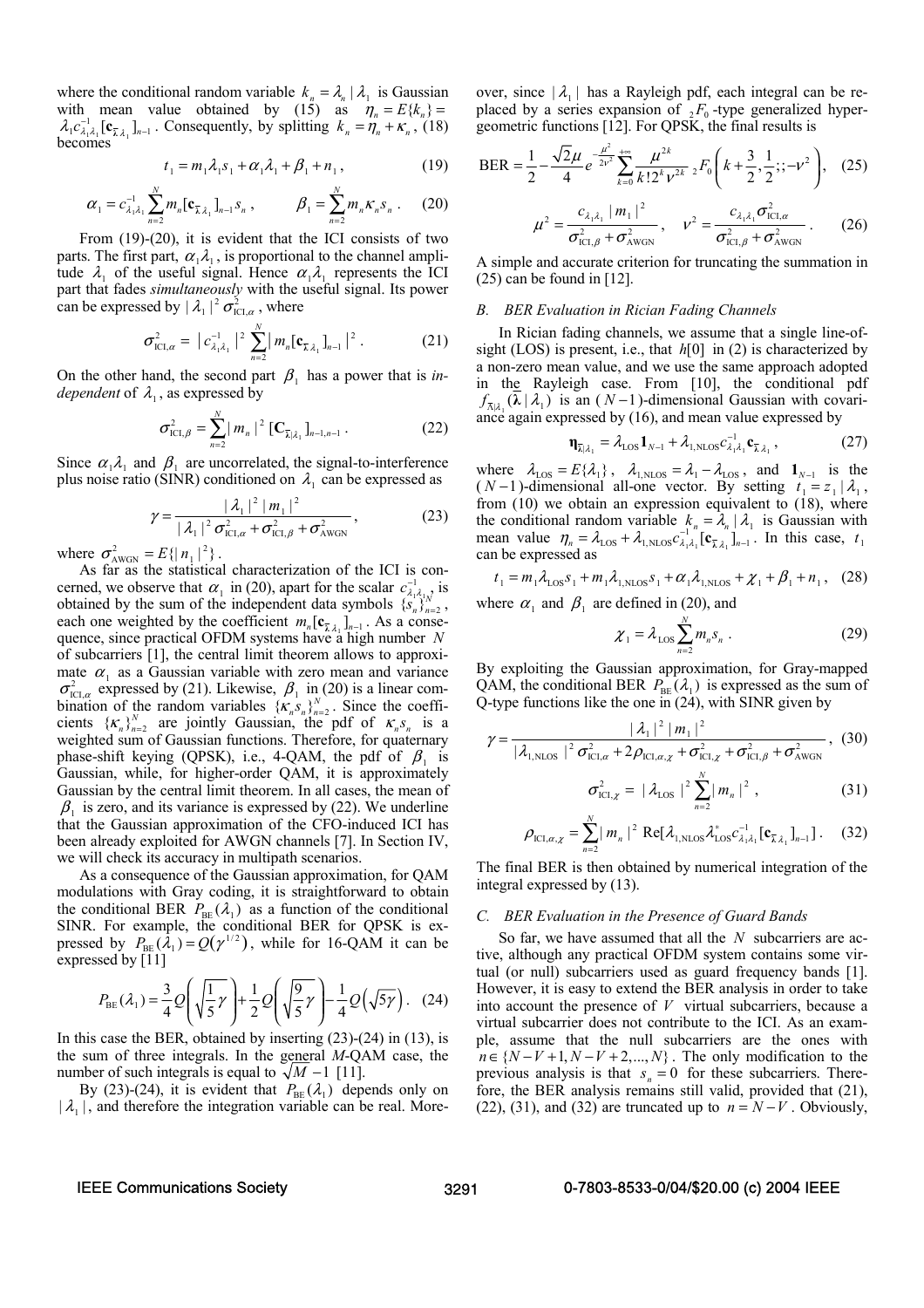in this case the BER is not the same for all the active subcarriers, because, when the subcarriers are close to the guard bands, the ICI power is smaller.

### IV. SIMULATION RESULTS

In this section, we present some simulation results in order to validate the Gaussian approximation applied in the theoretical analysis. We consider an OFDM system with cyclic prefix of length  $L = 16$ , and  $N = 64$  subcarriers, spaced with one another by  $\Delta_f = 1/T = 312.5$  kHz. We use the channel models B and D of the IEEE 802.11a wireless local area network (WLAN) standard [13]. In the models B and D, each tap suffers independent Rayleigh and Rician fading, respectively, with an exponentially decaying power delay profile, and an rms delay spread equal to 100 ns and 140 ns, respectively.

Fig. 1 shows the BER performance of QPSK as a function of  $E_b/N_0 = c_{\lambda_1 \lambda_1} / (\sigma_{\text{AWGN}}^2 \log_2 M)$  in the Rayleigh channel B. It is evident that the theoretical analysis exactly predicts the simulated BER for different values of the normalized CFO  $\varepsilon$ . Such a good agreement clearly indicates that, differently from the AWGN case [7], in frequency-selective scenarios the Gaussian approximation of the ICI leads to accurate results. The motivation of this accuracy is explained in the following. When approximating the sum of many variables by a single Gaussian variable, the approximation gets worse at the tail of the Gaussian, and consequently the approximated BER is not sufficiently accurate when the true BER is small. The mismatch between the approximated and the exact BER happens not only in AWGN channels, but also for the conditional BER  $P_{\text{BE}}(\lambda_1)$  in our scenario. However, in fading channels, the BER is obtained by averaging  $P_{\text{BE}}(\lambda_1)$  over the pdf of  $\lambda_1$ , and hence it is practically imposed by the values of  $P_{BE}(\lambda_1)$  that correspond to small values of  $|\lambda_1|$  [14]. For these values, the Gaussian approximation is very good, because  $P_{BE}(\lambda_1)$  is high, and therefore the obtained BER exactly matches with the true BER. This behavior is confirmed by the results of Figs. 2-3, which show the BER for 16-QAM, and the BER of QPSK as a function of the normalized CFO  $\varepsilon$ , respectively. Figs. 1-2 report also the BER performance obtained using the ICI approximation proposed in [15], which mainly deals with the effect of the channel estimation errors. Although [15] approximates all the ICI as a zero-mean Gaussian random variable with power independent of the fading gain, (19) shows that part of the ICI is proportional to the fading gain  $\lambda_1$ . Therefore, when  $|\lambda_1|$  is low (high), the ICI power is smaller (larger) than the one assumed in [15]. Since most of the errors occur when  $|\lambda_1|$  is low, it turns out that in [15] the degradation due to the ICI is overestimated, as confirmed by the BER floors in Figs. 1-2.

Fig. 4 exhibits the BER of the best subcarrier when only  $N_A = N - V = 52$  out of  $N = 64$  subcarriers are active [13], using QPSK and channel B. Although the ICI is generated by a smaller number of subcarriers, the Gaussian approximation is very accurate in this context too. Figs. 5-6 illustrate the BER performance in channel D with Rician factor  $K = 10$ , for QPSK and 16-QAM, respectively. In such a scenario, for high values of  $E_b / N_0$ , the theoretical BER, obtained by Monte Carlo integration techniques, is less accurate. The reason of this inaccuracy is the high Rician factor *K* , which produces a high value of  $\lambda_{\text{LOS}}$ . Consequently, the term  $\chi_1$  in (29) is the dominant one among the ICI terms. Since  $\chi_1$  is similar to the ICI

term in AWGN channels, we expect that the theoretical BER overestimates the true BER, as in AWGN [7]. Anyway, as shown in Figs. 5-6, this mismatch is very small.

Finally, we want to point out that the Gaussian approximation can be successfully applied not only in WLAN scenarios, but also in broadcasting environments, where thousands of active subcarriers are usually employed [1].

#### V. CONCLUSIONS

We have proposed a theoretical approach that allows to predict the BER of OFDM systems impaired by CFO in multipath Rayleigh (or Rician) fading channels. Simulation results in WLAN scenarios have shown that the proposed approach is characterized by a good level of accuracy. Further studies could also consider the presence of nonlinear distortions [16], channel estimation errors [15], and channel coding.

#### **REFERENCES**

- [1] R. van Nee and R. Prasad, OFDM for Wireless Multimedia Communications, Artech House, 2000.
- [2] T. Pollet, M. van Bladel, and M. Moeneclaey, "BER sensitivity of OFDM systems to carrier frequency offset and Wiener phase noise," IEEE Trans. Commun., vol. 43, pp. 191-193, Feb./Mar./Apr. 1995.
- [3] P. H. Moose, "A technique for orthogonal frequency division multiplexing frequency offset correction," IEEE Trans. Commun., vol. 42, pp. 2908-2914, Oct. 1994.
- [4] B. Stantchev and G. Fettweis, "Time-variant distortions in OFDM," IEEE Commun. Lett., vol. 4, pp. 312-314, Sept. 2000.
- [5] K. Sathananthan and C. Tellambura, "Probability of error calculation of OFDM systems with frequency offset," IEEE Trans. Commun., vol. 49, pp. 1884-1888, Nov. 2001.
- [6] Y. Zhao and S. G. Häggman, "BER analysis of OFDM communication systems with intercarrier interference," in Proc. IEEE Int. Conf. Communication Technology, Beijing, China, Oct. 1998.
- [7] T. Keller and L. Hanzo, "Adaptive multicarrier modulation: a convenient framework for time-frequency processing in wireless communications," IEEE Proc., vol. 88, pp. 611-640, May 2000.
- [8] Z. Wang and G. B. Giannakis, "Wireless multicarrier communications: where Fourier meets Shannon," IEEE Signal Processing Mag., vol. 17, pp. 29-48, May 2000.
- [9] X. Ma, C. Tepedelenlioğlu, G. B. Giannakis, and S. Barbarossa, "Nondata-aided carrier offset estimators for OFDM with null subcarriers: identifiability, algorithms, and performance," IEEE J. Select. Areas Commun., vol. 19, pp. 2504-2515, Dec. 2001.
- [10] S. M. Kay, Fundamentals of Statistical Signal Processing: Estimation Theory, vol. 1, Prentice-Hall, 1993.
- [11] K. Cho and D. Yoon, "On the general BER expression of one- and twodimensional amplitude modulations," IEEE Trans. Commun., vol. 50, pp. 1074-1080, July 2002.
- [12] L. Rugini and P. Banelli, "Symbol error probability of linearly modulated signals affected by Gaussian interference in Rayleigh fading channels," Tech. Rep. RT-005-03, Dept. Elect. Inform. Eng., Perugia, Italy, Dec. 2003. Available: http://www.diei.unipg.it/rt/DIEI\_RT.htm
- [13] A. Doufexi et al., "A comparison of the HIPERLAN/2 and IEEE 802.11a wireless LAN standards," IEEE Commun. Mag., vol. 40, pp. 172-180, May 2002.
- [14] Z. Wang and G. B. Giannakis, "A simple and general parameterization quantifying performance in fading channels," IEEE Trans. Commun., vol. 51, pp. 1389-1398, Aug. 2003.
- [15] H. Cheon and D. Hong, "Effect of channel estimation error in OFDMbased WLAN," IEEE Commun. Lett., vol.6, pp. 190-192, May 2002.
- [16] P. Banelli and S. Cacopardi, "Theoretical analysis and performance of OFDM signals in nonlinear AWGN channels," IEEE Trans. Commun., vol. 48, pp. 430-441, Mar. 2000.